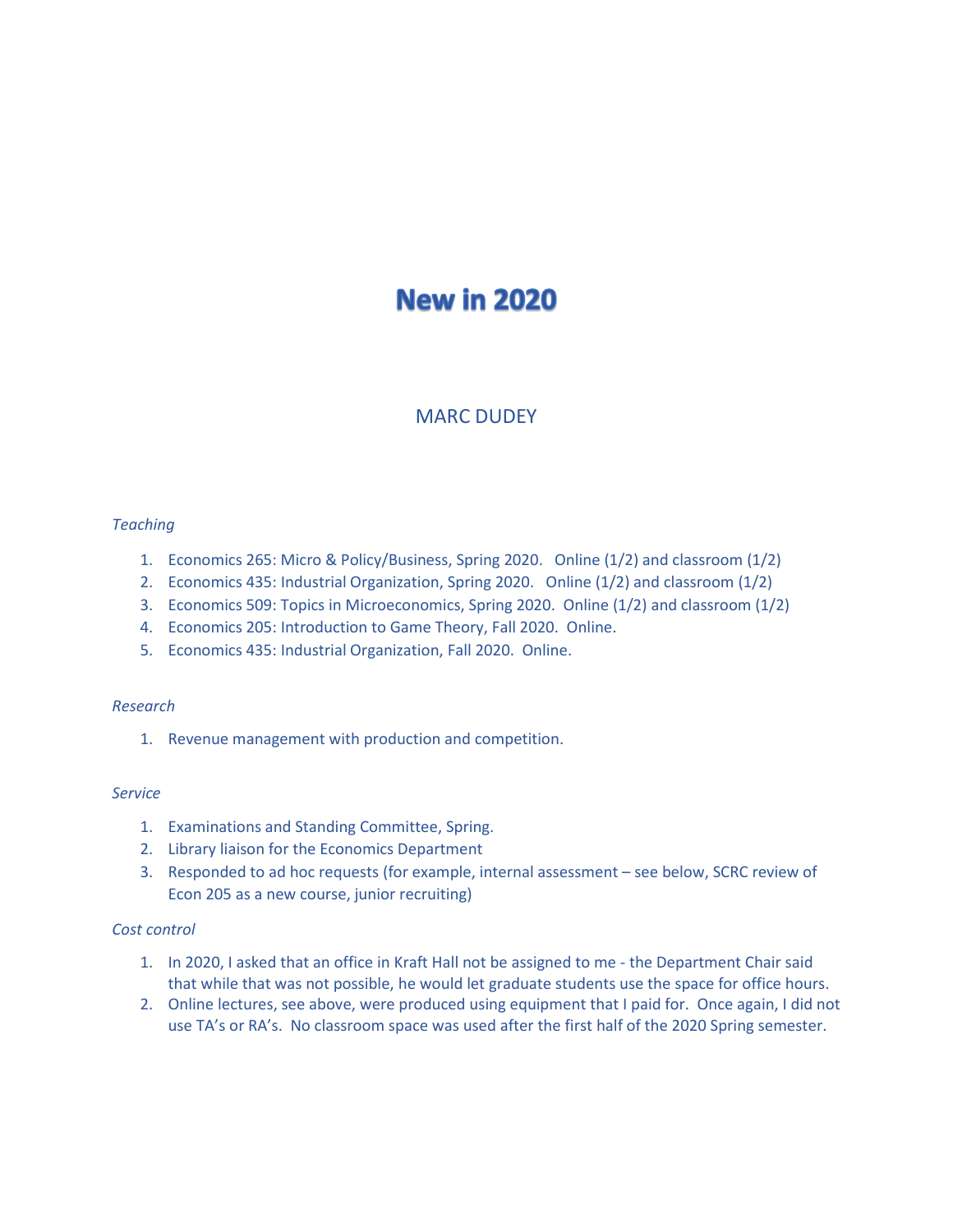#### MARC DUDEY

## *Field*

## Industrial Organization, Microeconomic Theory

#### *Professional Experience*

| 1996      | Associate Professor of Economics, Rice University, Houston, TX                                                 |
|-----------|----------------------------------------------------------------------------------------------------------------|
| 1990-1996 | Assistant Professor of Economics, Rice University, Houston, TX                                                 |
| 1986-1990 | Economist, International Banking Section, Board of Governors of the Federal Reserve<br>System, Washington D.C. |
| Education |                                                                                                                |
| 1986      | MS in Mathematics, University of Southern California                                                           |
| 1984      | PhD in Economics, Princeton University                                                                         |

1980 BA in Economics with Honors, University of Wisconsin-Milwaukee

#### *Ongoing research*

"Quantity Precommitment and Dynamic Price Competition Yield Bertrand Outcomes" Identifies conditions in addition to price flexibility under which duopolists have no strategic incentive to restrict supply.

"A Coasian Example of Durable Good Monopoly with Discrete Demand" Demonstrates Coase's intuition about durable good monopoly without a continuum of buyers.

"Price Discrimination and Resale" (in progress)

"Pricing under the Threat of Entry" (in progress)

"Reinventing the Wheel of Retailing" with Peter Hartley (under revision)

#### *Selected publications*

"Dynamic Monopoly with Nondurable Goods," Journal of Economic Theory, August 1996, 470-488. Reprinted with comment in Foundations in Microeconomic Theory: A Volume in Honor of Hugo F. Sonnenschein, Matthew O. Jackson and Andrew McLennan, ed., Springer 2008.

"On the Foundations of Dynamic Monopoly Theory," The Journal of Political Economy, August 1995, 893-902.

"Dynamic Edgeworth-Bertrand Competition," Quarterly Journal of Economics, November 1992, 1461-1477.

"Competition by Choice: The Effect of Consumer Search on Firm Location Decisions," American Economic Review, December 1990, 1092-1104.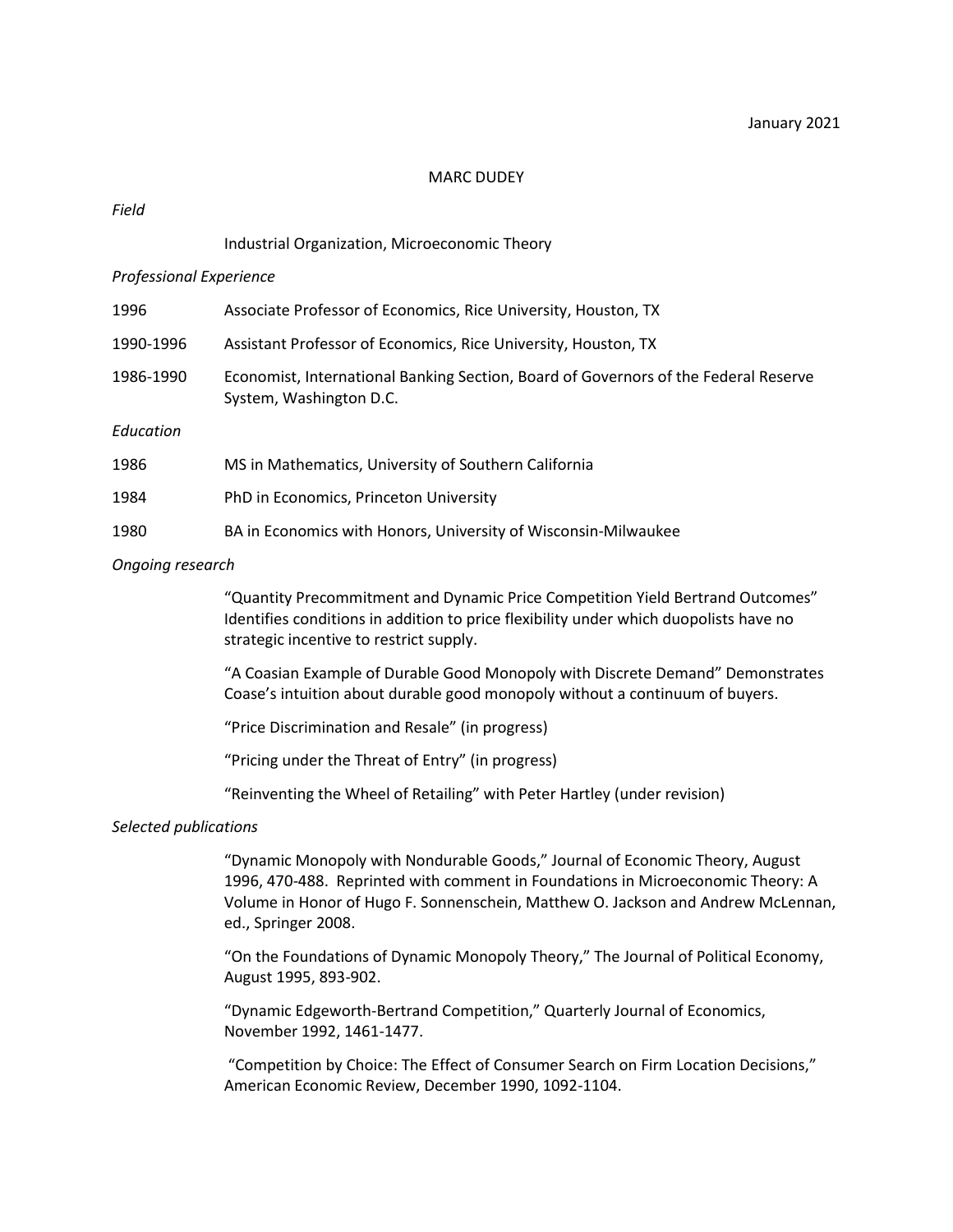

 $\vert$  "As for success, we are going to go up in the rankings. There is no question about it. I can't just tell you everybody in economics knows how to measure things and then tell you we're not going to pay attention to the measurements." Dean Antonio Merlo - interview in Rice Magazine, Winter 2015.

## *[Im](https://en.wikipedia.org/wiki/Antonio_Merlo)pact on external department rankings<sup>1</sup>*

[D](https://en.wikipedia.org/wiki/Antonio_Merlo)usansky and Vernon [Journal of Economic Perspectives, 1998] and Conroy, Dusansky, Drukker, and Kildegaard [Journal of Economic Literature, 1995] rank US Economics departments based on publications in eight core journals over two five year intervals.<sup>2</sup> US News & World Report conducts a survey ranking of US Economics departments every five years. Until 2017, Rice's position in both recent US News & World Report rankings and Dusansky-Vernon was 48. The American Economic Association's current (11/19) program rankings [https://www.aeaweb.org/resources/students/grad-prep/program](https://www.aeaweb.org/resources/students/grad-prep/program-rankings)[rankings](https://www.aeaweb.org/resources/students/grad-prep/program-rankings) includes Rice among the country's top 50 departments via <https://edirc.repec.org/usa-top.html> which in turn is based wholly on Dusansky-Vernon.

In Dusansky and Vernon, my publication record accounted for **over 50%** of the Rice score. In Conroy et.al., my record accounted for 24% of the Rice score.<sup>3</sup> There have been other publication rankings based different time periods. For example, Heck, Zaleski, and Dressler [Academy of Business Education Proceedings, 2006] count appearances in the same eight core journals from 1991-2005. In Heck et.al., I contributed **26%** of the Rice score, adjusted for coauthorship and **15%** of the unadjusted total.

 $1$ [In](https://creativecommons.org/licenses/by-sa/3.0/) his inaugural address, Edgar Odell Lovett said "[T]he trustees have been moved ... to call for a school of science, pure and [ap](https://creativecommons.org/licenses/by-sa/3.0/)plied, of the highest grade … Our studies are thus to be centered in the fundamental branches of pure science with a view to [so](https://creativecommons.org/licenses/by-sa/3.0/)lutions of problems of applied science in engineering, whose chief business is the development of the material resources of the world, in economics, whose cardinal problem is that of the distribution of the wealth thus produced". S. Nasar (New York Times, 4/8/98) notes "the growing feeling among a number of institutions of higher learning that, as one academic put it, 'If you don't have a good economics department, you can't have a great university.'" From N. Scheiber (New York Magazine, 10/2/05), when "Columbia's president, Lee Bollinger, came to the school in 2002, … [h]e knew that it was nearly impossible to be a top university without a first-rate economics department."

<sup>2</sup>Journal of Economic Perspectives and Journal of Economic Literature are prominent publications of the American Economic Association. Each has a circulation of 27000, according to the Standard Periodical Dictionary, 2004. According to [http://macalester.edu/academic/catalog/program/eco\\_m.html](http://macalester.edu/academic/catalog/program/eco_m.html), "Journal of Economic Perspectives has a worldwide circulation of 20,000 individual economists and 5,000 library and institutional subscriptions, making it the most widely circulated journal in academic economics."

 $^3$ Kalaitzidakis, Mamuncas, and Stengos [Journal of the European Economic Association, 2003] study a ranking based on a broad journal set that included various field journals and more general interest journals. Under that measure and still another five year time interval, I contributed **14%** of the Rice score; when their measure is applied to the publication records of individual economists over 1900-2000, my record is among the **top 500 in the world** (Coupe,

http://homepages.ulb.ac.be/tcoupe/update/authorsKMS.html) However, Combes and Linnemer [Journal of the European Economic Association, 2003] argue that "European publications are less oriented towards the [Dusansky-Vernon] journals than their U.S. counterparts"; in a Combes and Linnemer ranking based on core journal publications, Rice came in 46<sup>th</sup> among 60 US departments *and* 600 European research centers. Similarly, Scott and Mitias [Economic Inquiry, 1996] mention "the perception among economists that in the major leagues, it is publications in the top journals that really count." They compare one ranking, based on pages published in a broad set of 36 journals, in which their own department places 38<sup>th</sup>, with a ranking on papers in 5 core journals, in which their department "plummets" to 81<sup>st</sup> place. Whether or not a ranking based on a large journal set will outperform a ranking based on a smaller journal set in explaining US News & World Report's survey ranking depends on the weighting systems. For example, Grijalva and Nowell [Southern Economic Journal, 2008] consider a set of 254 journals over 1984-2004 using a weighting system which they do not describe. Among the top 35 departments in US News & World Report, about half have GN rankings that are within 4 places of their US News rankings. Based on Heck, Zaleski, and Dressler, mentioned above, this fraction rises to two-thirds when only the core journals are used.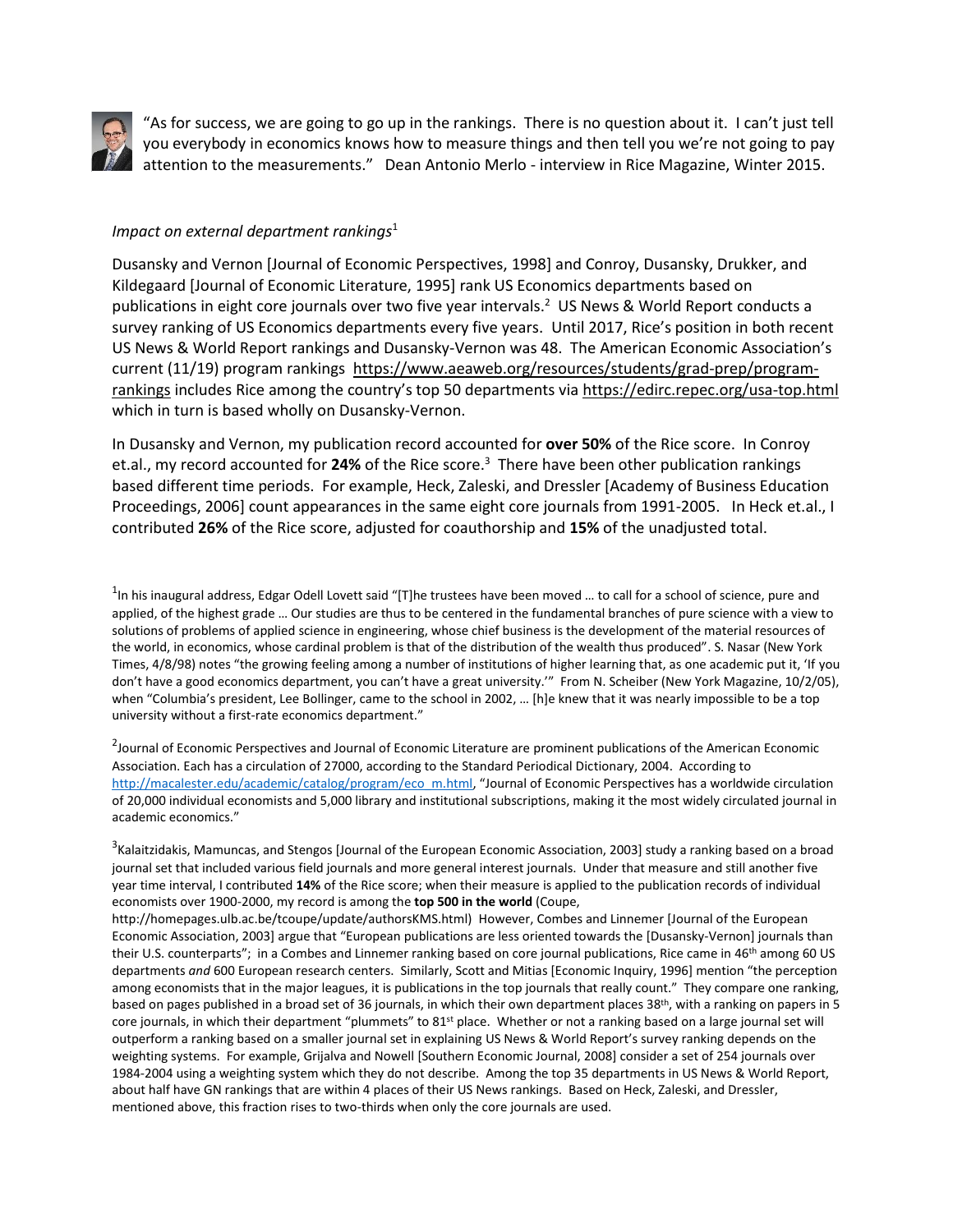The department's 2020 assessment discussed rankings and comparisons with other departments, and the Economics Department Chair invited comments. The following is taken from my response.

" The Program Rankings of the American Economic Association https://www.aeaweb.org/resources/students/grad-prep/program-rankings mentions four rankings put forward by the following U.S. organizations:

• The U.S. News and World Report, which has the department in a six-way tie for 42nd place among U.S. departments ( https://www.usnews.com/best-graduateschools/top-humanities-schools/economicsrankings ) . This is based on the opinions of department heads, directors of graduate studies, or faculty. It is updated every five years.

• EDIRC ( https://edirc.repec.org/usa-top.html ) has the department in 48th place among U.S. departments. It is based on a publication ranking that used an eight journal set and adjusts for journal quality and number of coauthors, as well as paper length and department size. This famous ranking, published in 1998, appeared in a one of the AEA's flagship (and high circulation) journals. There has been a long lag in updating publication rankings at this level!

• Repec ( https://ideas.repec.org/top/top.usa.html ) is a citation ranking. It is updated frequently but puts the department in 129th place among U.S. institutions. The large comparison group includes ag econ departments, Federal Reserve banks, business schools, think tanks, etc.

• National Academy Press and National Academies of Science, Engineering and Medicine ( https://sites.nationalacademies.org/pga/resdoc/ )

(https://sites.nationalacademies.org/pga/resdoc/http://www.nap.edu/dataset/pub/research\_ doctorate programs in the united states/appendix p/stheco.xls ). The assessment methodology and results are somewhat complex, but one synthesis of their findings did not put Rice among the top 70 U.S. departments iii (https://www.econ.iastate.edu/files/page/files/nrc\_2010\_rankings\_-- \_economics\_programs.pdf )

The Program Rankings website also mentions three international rankings.

U.S. News & World Report Global is a citation ranking of universities according to subjects rather than departments. Rice does not appear on the list under "economics and business." EconPhD.net (http://econphd.econwiki.com/rank/rallec.htm ) is a publication ranking that uses a large journal set with adjustments for numbers of coauthors and journal quality. This has Rice ranked 75th among all departments in the world. Tilburg University Top 100 https://econtop.uvt.nl/rankinglist.php ) is another publication ranking – it uses a large journal set without adjusting for journal quality or number of coauthors. Rice does not make this list. Under a section titled academic research evaluating economics programs, the Program Rankings website mentions an interesting 2008 ranking by Amir and Knauff in the Review of Economics and Statistics that is based on PhD student placement; Rice is 51st . Also mentioned is Grijalva and Nowell's "A Guide to Graduate Study in Economics: Ranking Economics Departments by Fields of Expertise" https://openeconomicsnd.files.wordpress.com/2009/06/grijalvanowell.pdf Their ranking based on publications by field in a large journal set and have Rice in 6 th for Public Economics and 19th for Mathematical and Quantitative Methods. This ranking, published in 2008, was published in the Southern Economic Journal. The AEAPR website mentions a 2012 publication ranking by McPherson in the Southern Economic Journal. It uses a 50 journal set and includes adjustments for journal quality, number of coauthors, and department size. Rice falls from 39th place over the interval 1994 - 2001 to 67th 2002 – 2009.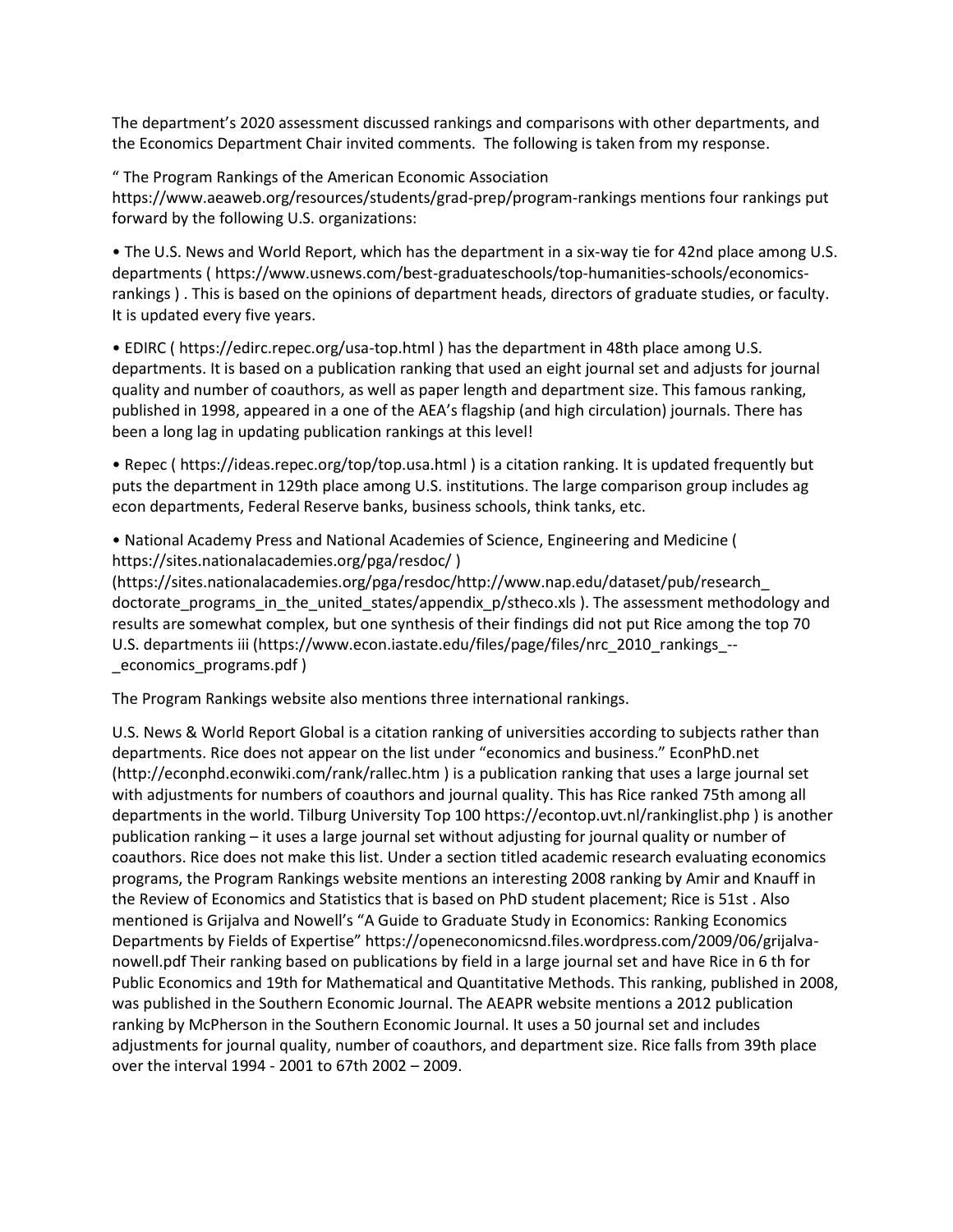How can do better on rankings that attract outside attention.

• USN&WR is based on expert opinions, and the determinants of those opinions are poorly understood – except that they appear to change slowly in the absence of "major league" objective rankings. (The effect of the ranking in EDIRC on USN&WR is unclear, but departments like Penn State and NYU that displayed unusual strength in Dusansky and Vernon's ranking soon moved up – and by a lot - in USN&WR.)

• In terms of comparative advantage, our department's strength in rankings to date has been either (a) in publication rankings that recognize the journal hierarchy and are adjusted for department size, (b) publication rankings that do not emphasize the journal hierarchy as strongly but focus on fields in which the department is relatively strong.

• We have not performed well in citation rankings but we could at least calculate how much any combination of hires would improve our position on a specific citation rankings like Repec, and decide if this is something we would want to do. Note, however, that Georgetown is 37th on Repec but in a 3 way tie for 50th in USN≀ we are 129th on Repec but in a 6-way tie for 42nd in USN&WR.

My first reaction to the Academic Analytics comparisons [made in the internal assessment] was that they seem apropos of nothing. They compare a set of departments according to specific criteria that are not used in any of the rankings listed on the American Economic Association's Program Rankings page or any rankings that I am aware of, well-published or otherwise (# of papers published, editorships, books, grants, "citations that appear soon after an article is published and only for articles that were published recently," and national awards). The authors go on to tell us that "these are the same metrics that we document carefully for all of our faculty and utilize in evaluating the research component of their performance," suggesting that some version of the same thing is being done to all other departments in the university as well. My second reaction to these comparisons is that either (i) the authors could disseminate their findings more widely, e.g. by publishing their results in a high profile journal, and then get the American Economic Association to put it on their Program Ranking page, or (ii) suggest that the university consider discontinuing the use of criteria that seem to have so little to do with our rankings and, possibly, those of other departments."

# *Teaching at Rice*

Undergraduate:

- Microeconomic Theory (Econ 301/370)
- Microeconomics (Econ 200) created in Spring 2016 (described below)
- Mathematical Microeconomics (Econ 372)
- Mathematical Structure of Economic Theory (Econ 401)
- Industrial Organization (Econ 435)
- Microeconomics and Public Policy (Econ 260)
- Microeconomics and Public Policy Towards Business (Econ 265)
- Introduction to Game Theory (Econ 205)

# Graduate:

- Microeconomic Theory I: Theories of the Consumer and Firm (Econ 501)
- Microeconomic Theory II: Equilibrium Theory (Econ 508)
- Industrial Organization (Econ 514, version 1)
- Game Theory (Econ 514, version 2 also taught while visiting U. Iowa)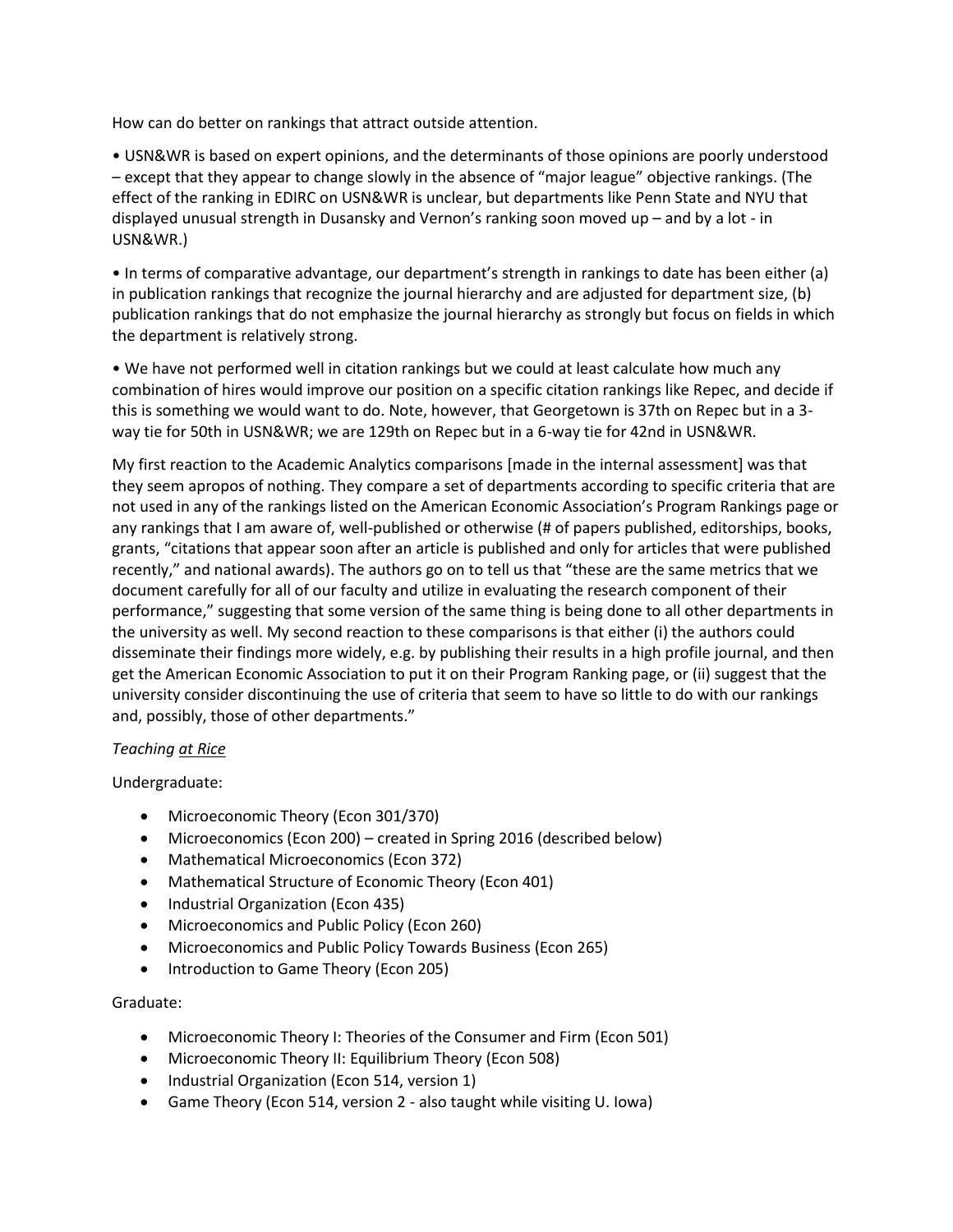- Topics in Microeconomics Mechanism Design (Econ 509)
- Also, various reading groups, summer workshop, microeconomics seminar organizer for no course credit.

## *Research supervision*

PhD dissertations: Chair: Jin Li (Tianjin University - '16 PhD), Hao Zhou (Liberty Mutual Insurance - '17 PhD), Minyan Zhu (Purdue Federal Credit Union '16 PhD), Woytek Dorabialski (Office of Competition and Consumer Protection, Warsaw Poland; Center for Economic Analysis), Jose Antonio Murillo Garza (Grupo Financiero Banorte), Dong Chul Won (Ajou University).

*Jose Antonio Murillo Garza's work at Banorte was the subject of a recent article in Harvard Business Review; see https://hbr.org/2018/01/how-one-company-made-its-analyticsinvestment-pay-off*

Committee: Purvez Captain, Alexander Ruiz, Jose Luis Negrin, Daniel Flores, Apiradee Khaohiar,Juan Rosselon, Valerie Schwebach, Han Li

MA theses: Peter Spanos, Esperanza Paredes, Hiro Toda

Undergraduate theses: Susan Schoenberger, Adam Benaroya, Will DuPont, Jennifer Kristin Hardy, Jun Yang, Julie Plemons, Jason Cheng, Kate Czepiel, Margaret McKeehan

Rice PhD's who took the industrial organization field exam: Paul Heidhues (Associate Professor at University of Bonn, Lufthansa Chair in Competition and Regulation, Distinguished Affiliate Professor European School of Management and Technology, Chair in Behavioral and Competition Economics, University of Dusseldorf), Levent Kutlu (Assistant Professor of Economics, Georgia Tech, UT-Rio Grande), Joyce Sadka (Economics Professor, ITAM, Mexico City).

*One of Paul Heidhues's students was just tenured at Berkeley and Yale: <https://www.philippstrack.com/files/StrackCVDec017.pdf>* 

*Narrative highlights from teaching evaluations*

# Fall 2020

Econ 205, Introduction to Game Theory – undergraduate, 15 students, no credit towards Economics major. "The material was presented very well." "a good instructor. His recorded lectures were well made" "Even though this course is supposed to be for non-econ majors, Dudey said at the beginning of class that he wasn't going to water it down. You're better off just taking it with the econ majors."

Econ 435, Industrial Organization – undergraduate, 6 students, credit towards Economics major. Student evaluations contain statements that are provably false – but a technical difficulty prevented me from posting a reply on Esther last week. The Registrar's Office (Justin Schilke) has asked OIT to post my replies by 1/29.

## Spring 2020

Econ 435, Industrial Organization – undergraduate, 15 students, credit towards Economics major.

"Prof. Dudey cares for his students, enjoys teaching, and clearly knows his stuff. He presents the material in a deliberate, careful manner, which makes his lectures seem slow-paced at times. But if you pay attention, most parts of lecture are interesting. If students ask questions, he takes his time in class to answer them fully. He's responsive to students' needs and questions (e.g., if you need help reviewing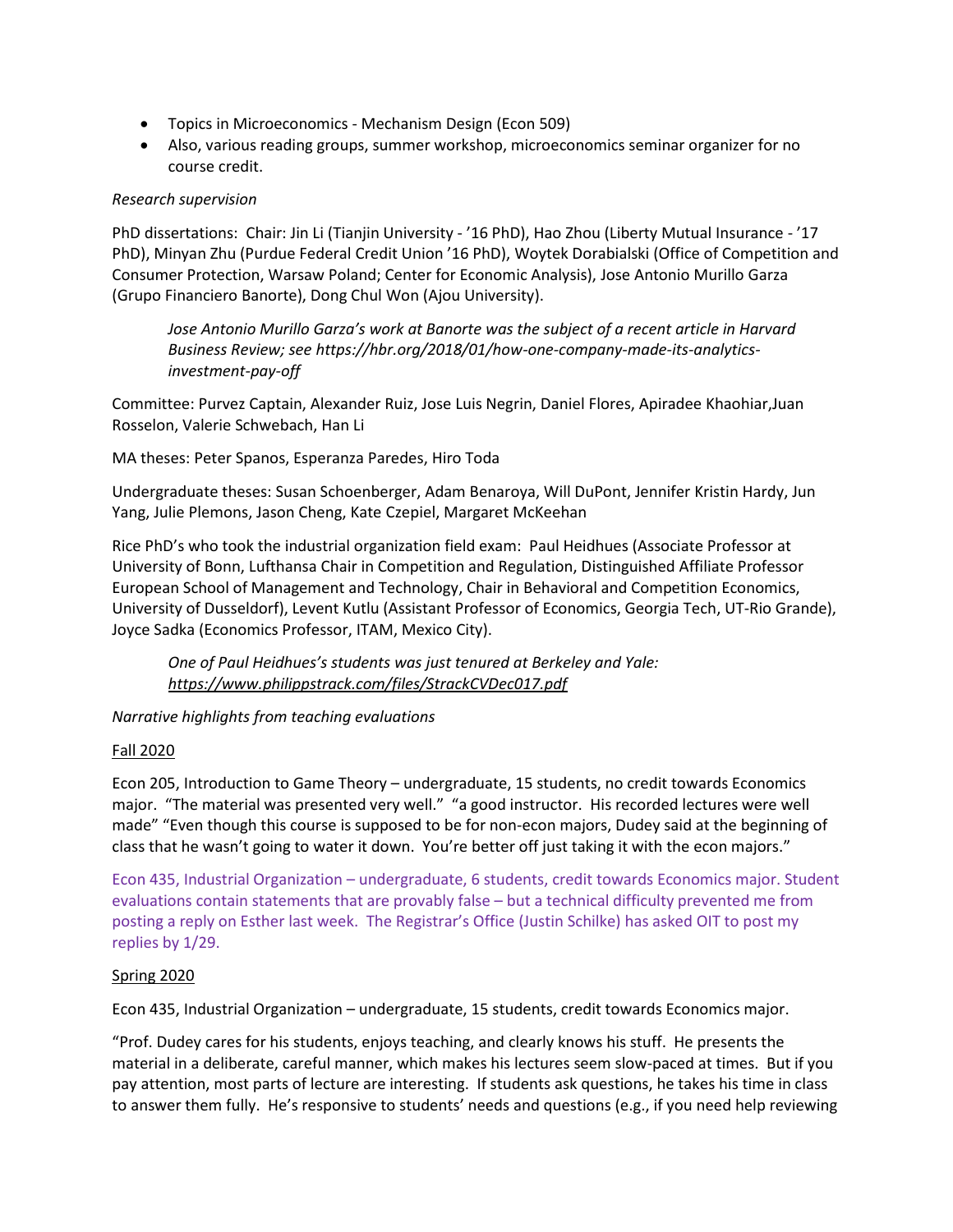a concept from game theory he will help you). He also devotes class time to reviewing each problem set after it's graded. Another thing I appreciated about him was how fair he is to students; he grades fairly and will give you points back if they're deserved. If you ask him a question outside of class, he will make his response available to the entire class if he believes it will be helpful to the class. A couple of things, however, made this class unnecessarily frustrating and stressful at times. Prof. Dudey's problem sets were often way beyond the scope of what we did in lecture. They weren't challenging in the way that the problem sets in econ 300 were. Rather, they were beyond doable no matter how much time I spent on them, and they drew on approaches/methods only barely related to what we learned in lecture. They also involved a ton of tedious basic algebra – for comparison, like ten to twenty times that required in econ 300. Second, his answers to students' questions could be cryptic and vague at times. Also, it was hard to know what to expect exams to be like. Prof. Dudey definitely had our best interest in mind, though. He meant for the problem sets to be an opportunity for us to challenge ourselves and learn. He wanted us to study and understand all the material well, not just study what we thought we needed to know for an exam. In the end everything was fine, since the problem sets were only 15% of our grade and the exams were rather easier than the problem sets. It was just difficult spending so much time this semester working on frustrating, near-impossible problem sets and living in fear that the exams were going to be just as bad. In sum, Prof. Dudey is a caring professor who's dedicated to student learning, though his efforts to that end can sometimes rub students the wrong way."

## Spring 2018

Econ 260, Microeconomics and Public Policy – undergraduate, 2 students, no credit towards Economics major. "This was all about game theory and more math-y than I thought. If you like those things you will be fine!"

## Spring 2017

Economics 260, Microeconomics and Public Policy – undergraduate, 4 students, no credit towards Economics major. "Dudey was a great instructor for this class, he really cared about the students understanding and he always had office hours. His lectures were well organized and easy to follow; in class problem sets (like tests but he helps us with them in class) come right from lecture notes."

## Fall 2016

Economics 265, Microeconomics and Public Policy / Business – undergraduate, 1 student, no credit toward Economics major. "Professor Dudey always responded to his students' questions and concerns. This was a small class, and the professor could really provide hands-on instruction to make sure that each student learned. I enjoyed coming to class each day and discussing the material with the professor.

## Spring 2016

Economics 200 (001,002), Microeconomics I - undergraduate, 18 students, major requirement. "good course learn a lot" "I learned quite a lot and feel prepared for anything after this class." "Dudey really tried to challenge you but is a good teacher if you ask clarifying questions (you really should ask plenty of questions). Lecturing clarifies difficulty material, though a lot of people may dislike him because of how difficult the material is. Just be sure to ask a lot of questions and you'll be alright. He's very accessible through email and office hours, too." "Everyone gives Dudey a lot of grief, and I think we all need to take a step back for a minute and ask ourselves, why? Why does the general undergraduate population in his classes dislike his teaching style? Why did my class of 70 get whittled down to 11 by the end of the semester? Should he be fired? Let us begin. Dudey uses the trial by fire method, and I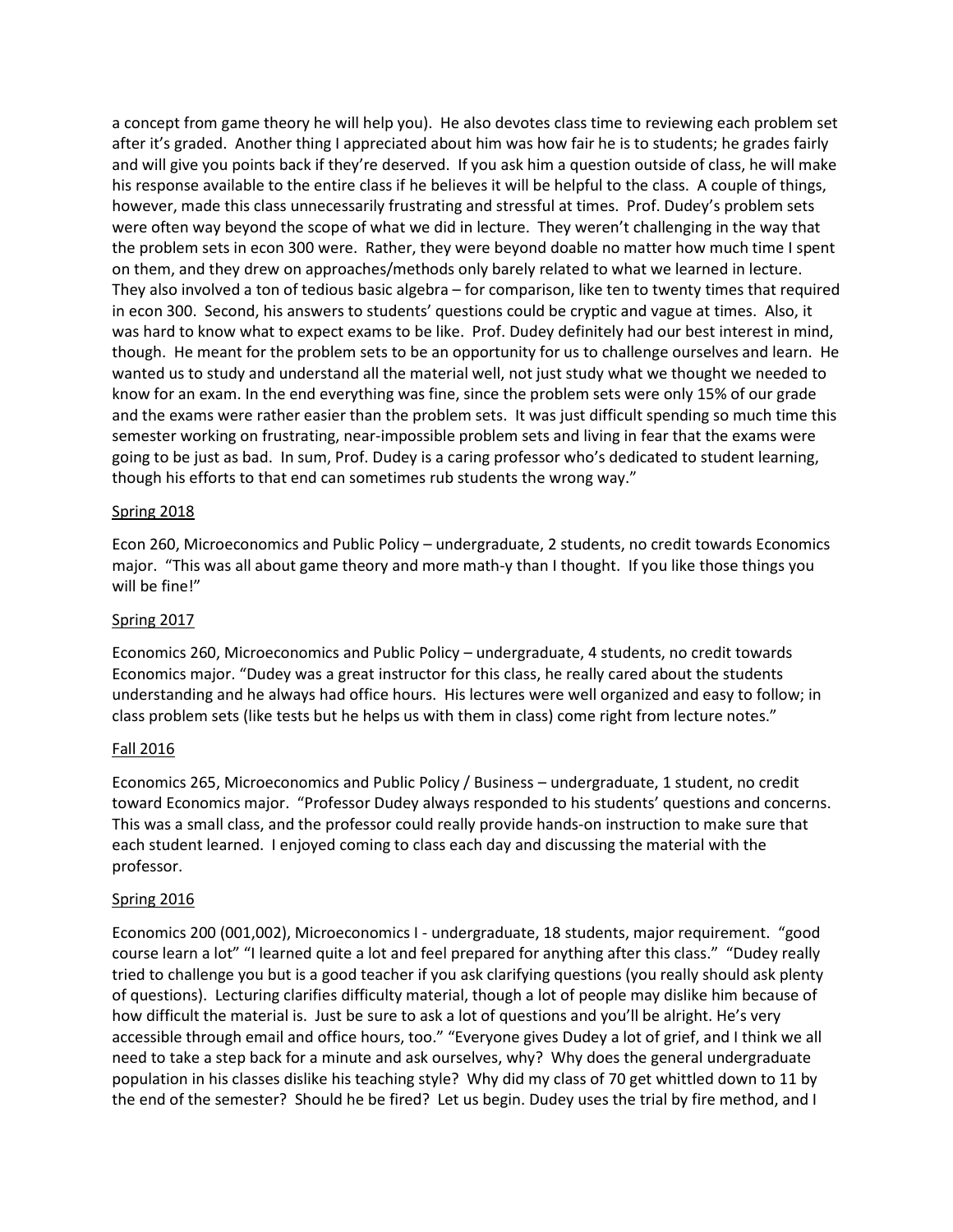appreciate that. He doesn't ask you to do much. All you had to do for the first midterm was memorize a simple 4-step problem-solving process for maximizing consumer utility. Yet, no joke, half the class failed. I got an A. Is that Dudey's fault? No. It's the class' fault. His notes are written on the board, and the test is the notes, so if you don't take notes, or skip class, it's your own fault. He's willing to meet with you 24/7. Now, was the entire test just that 4-step process? No, it involved a lot of advanced material. BUT HE GUIDED YOU THROUGH IT. All you had to do was chill out and listen to him. Dudey's approach was to test your ability to think like an economist. And he really did do that. It showed as the semester wore on. Tbh, yes, over half the class flunked, the remaining kids complained to the department, a new section was created with Diamond, and then all but the 11 of us left. But I find that to be a reflection of the Rice student population rejecting a non-traditional teaching style, not a fault of Professor Dudey's. He wanted to prepare us for the road ahead.

And what he said made sense. If you can't handle the most basic economic math now, you're literally not gonna graduate with an econ degree because you'll get into so much trouble when you hit the upper level courses. He took the approach of creating a class that incorporates the math, while providing a fail-safe on the tests for you to do well if you can learn how to think. That's all it was. And it's brilliant. It's about time a teacher stood up and said no to Rice students complaining about not everyone getting A's. Perhaps my favorite part of this entire thing was with Diamond's class. All those kids that switched averaged a C- on his first midterm. And yet somehow Dudey is to blame for the way he teaches? Nonsense. Let Dudey do what he know how to do. Thanks for a semester. And hey, I flunked the final with a 45%. And I got an A."

What was covered: This intermediate micro theory course included the consumer's problem, Kuhn-Tucker theorem, comparative static methods, revealed preference, theory of the firm, competitive equilibrium and welfare theorems, market failures (public goods, externalities, market power), and consumer surplus. I went back and forth between two textbooks, covering the material below at varying levels of depth. (Some discussion of price discrimination, Nash equilibrium, and the Cournot model was included near the end of the course as a preview of the following semester.)

David Kreps, Microeconomic Foundations I: Choice and Competitive Markets, Princeton University Press, 2012

Ch 1 Choice, Preference and Utility

- 1.1 Consumer Choice: The Basics
- 1.3 The No-Better-Than Sets and Utility Representations
- 1.4 Strict Preference and Indifference
- 1.5 Infinite Sets and Utility Representations
- 1.7 Equivalent Utility Representations
- 1.8 Commentary
- Ch 2 Structural Properties of Preferences and Utility Functions
	- 2.1 Monotonicity
	- 2.2 Convexity
	- 2.3 Continuity
	- 2.4 Indifference Curve Diagrams
- Ch 3 Basics of Consumer Demand
	- 3.1 The Consumer's Problem
	- 3.2 Basic Facts about the CP
	- 3.4 Solving the CP with Calculus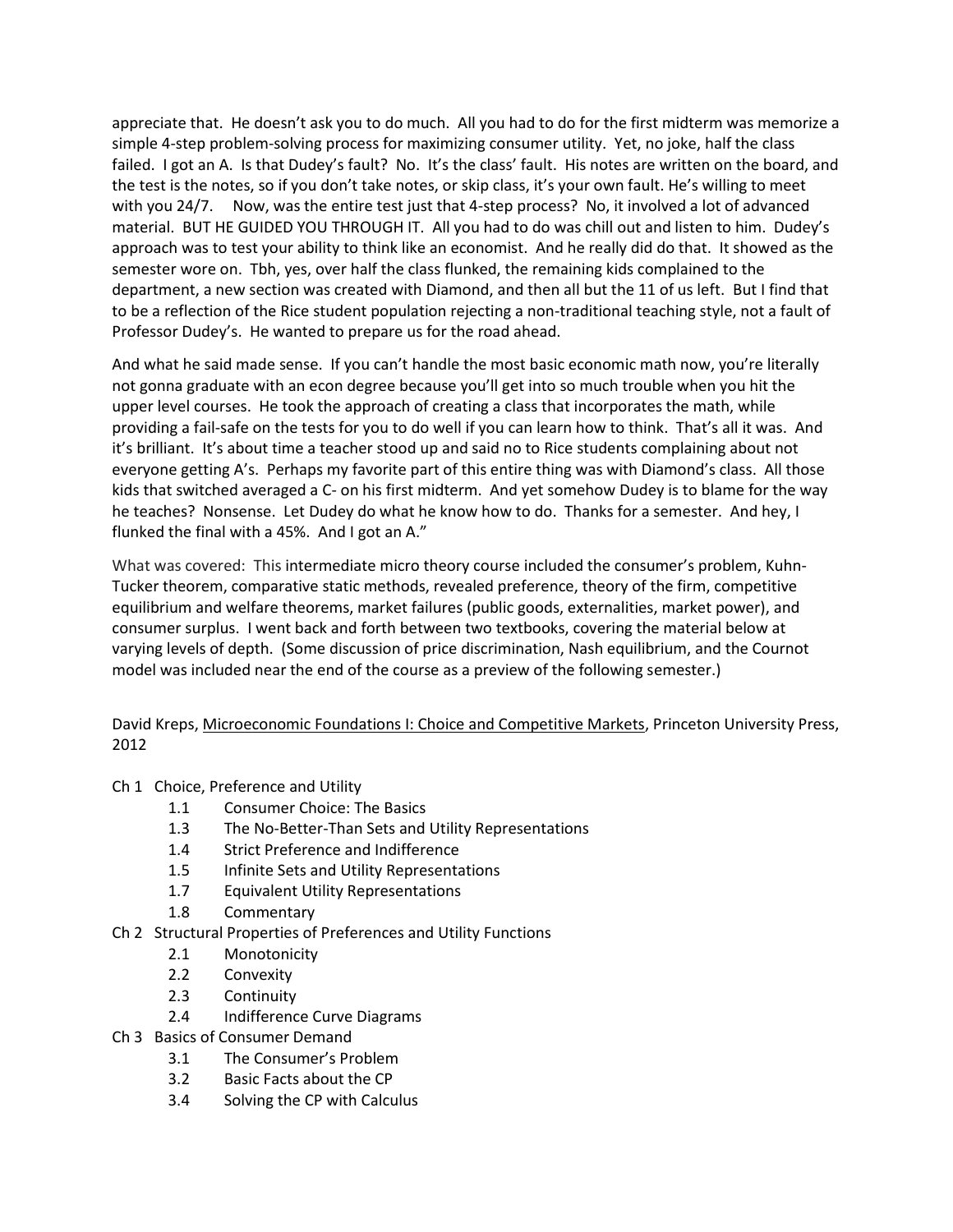- Ch 4 Revealed Preference and Afriat's Theorem
	- 4.1 An Example and Basic Ideas
	- 4.3 Comparative Statics and the Own-Price Effect
- Ch 14 General Equilibrium
	- 14.1 Definitions
	- 14.2 Basic Properties of Walrasian Equilibrium
	- 14.3 The Edgeworth Box
- Ch 15 General Equilibrium, Efficiency, and the Core
	- 15.1 The First Theorem of Welfare Economics
	- 15.2 The Second Theorem of Welfare Economics
	- 15.3 Walrasian Equilibria are in the Core
	- 15.5 Externalities and Lindahl Equilibrium
- Appendix 3 Convexity
	- A.3.4 Concave and convex functions
	- A.3.5 Quasiconcavity and quasiconvexity
- Appendix 5 Constrained Optimization
- R. Preston McAfee, Tracy Lewis, Donald Dale, Introduction to Economic Analysis v 2.1 n.d.
- Ch 9 Producer Theory: Costs
	- 9.1 Types of Firms
	- 9.2 Production Functions
	- 9.3 Profit Maximization
	- 9.4 Input Demand
	- 9.6 Myriad Costs
- Ch 12 Consumer Theory
	- 12.1 Utility Maximization
	- 12.2 Budget or Feasible Set
	- 12.3 Indifference Curves
	- 12.4 Examples
	- 12.5 Substitution Effects
	- 12.6 Income Effects
	- 12.7 Mathematical Clean-Up
- Ch 13 Applied Consumer Theory
	- 13.1 Labor Supply
	- 13.3 Dynamic Choice

This presentation was motivated by a curriculum change that made intermediate microeconomics a two-semester sequence (with game theory and asymmetric information being the focus of the second semester). Before that change, the intermediate micro course I taught covered almost all of Varian in one semester, with more time on game theory/oligopoly competition and price discrimination.

## Spring 2015

Economics 301, Intermediate Microeconomics - undergraduate, 61 students, major requirement. "You will hate it. It will be hard. Then you will finish it and it will all be ok." "The course is well-organized.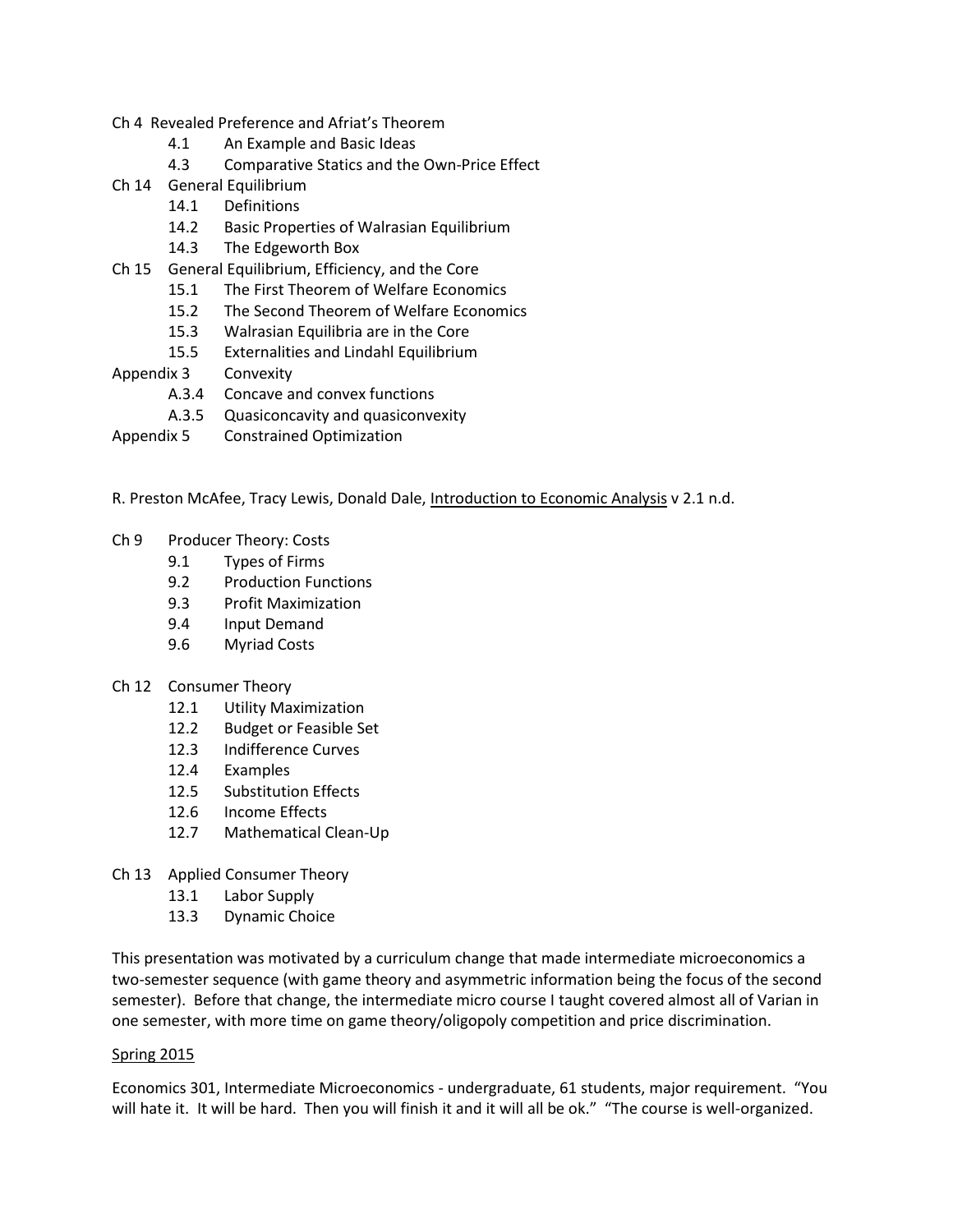The exams were reasonable. Overall it's a good intermediate microeconomics course." "This was an excellent economics class. The material presented was interesting and relevant to real life." "It's honestly fine, especially if you ask questions." "I am a math guy, so I enjoyed seeing the math behind the economics (finally)." "Expect mathematical derivations and reasoning of concepts from principles of Microeconomics. Overall, easy class if you like math."

# Fall\_2014

Economics 301, Intermediate Microeconomics – undergraduate, 33 students, major requirement. "He is also extremely responsive to questions, something I realized only after the first exam. Don't hesitate to spend 10 minutes after class asking him to go over a problem you didn't understand." "Fairly dry lecturer, but explains concepts clearly and is glad to answer questions." "Professor Dudey cares about his students and making class interesting. He always gives us the benefit of the doubt to students and tries his best to motivate useful and interesting examples for the theory we learn."

# Spring 2014

Economics 301, Intermediate Microeconomics – undergraduate, 33 students, major requirement. "an awesome professor. The class itself might be a little dry but the material itself is very interesting and he does excellent job explaining everything." "Great course" "The quality was absolutely outstanding. The material was very interesting. It provides detailed exploration of basic concepts of economics taught in 201. I assured myself that I truly enjoy economics and that I will major in the field of economics after taking this course."

Economics 514, Industrial Organization – graduate, 13 students, elective. "Dr. Dudey's familiarity with and mastery of the literature from industrial organization is evident. He responded promptly to emails and was happy to meet with students to discuss concepts discussed in lecture or possible research ideas."

# Fall 2013

Economics 301, Intermediate Microeconomics – undergraduate, 23 students, major requirement. "Prof. DUDEY. Best 301 professor out there." "very good at explaining concept. He is very helpful and is willing to answer questions at any time. He knows the materials very well and helps students improve.

He is such a great professor! I like his class and I feel I learned a lot from him." "Dr. Dudey is very passionate about the topic he is teaching. He gave pretty nice summaries of the book's tedious presentation of the materials in class. Nicely prepared lectures." "The class is so great that it makes me want to become an ECON major!" "Take it with Prof. Dudey if you are good with maths. If not take it with someone else." "Lectures are fun and informative."

# Spring 2013

Economics 301, Intermediate Microeconomics – undergraduate, 32 students, major requirement. "As a math person, this was a great course – there was justification presented for everything, and I thought it was the perfect mix of how-to (formulas, derivations, abstraction) and motivation (why does the formula matter, what's the application, why can we make these assumptions)." "Just ask questions in class. He will answer enthusiastically!" "I found this class interesting because I enjoy math, but if you have not taken much math (or even have just taken math 101) you will have a very difficult time." "Go to class, take notes, work the quizzes, learn the material, get an A :)" "a very committed teacher. He cares a lot for his students and is willing to help them almost whenever…" "I definitely think Dudey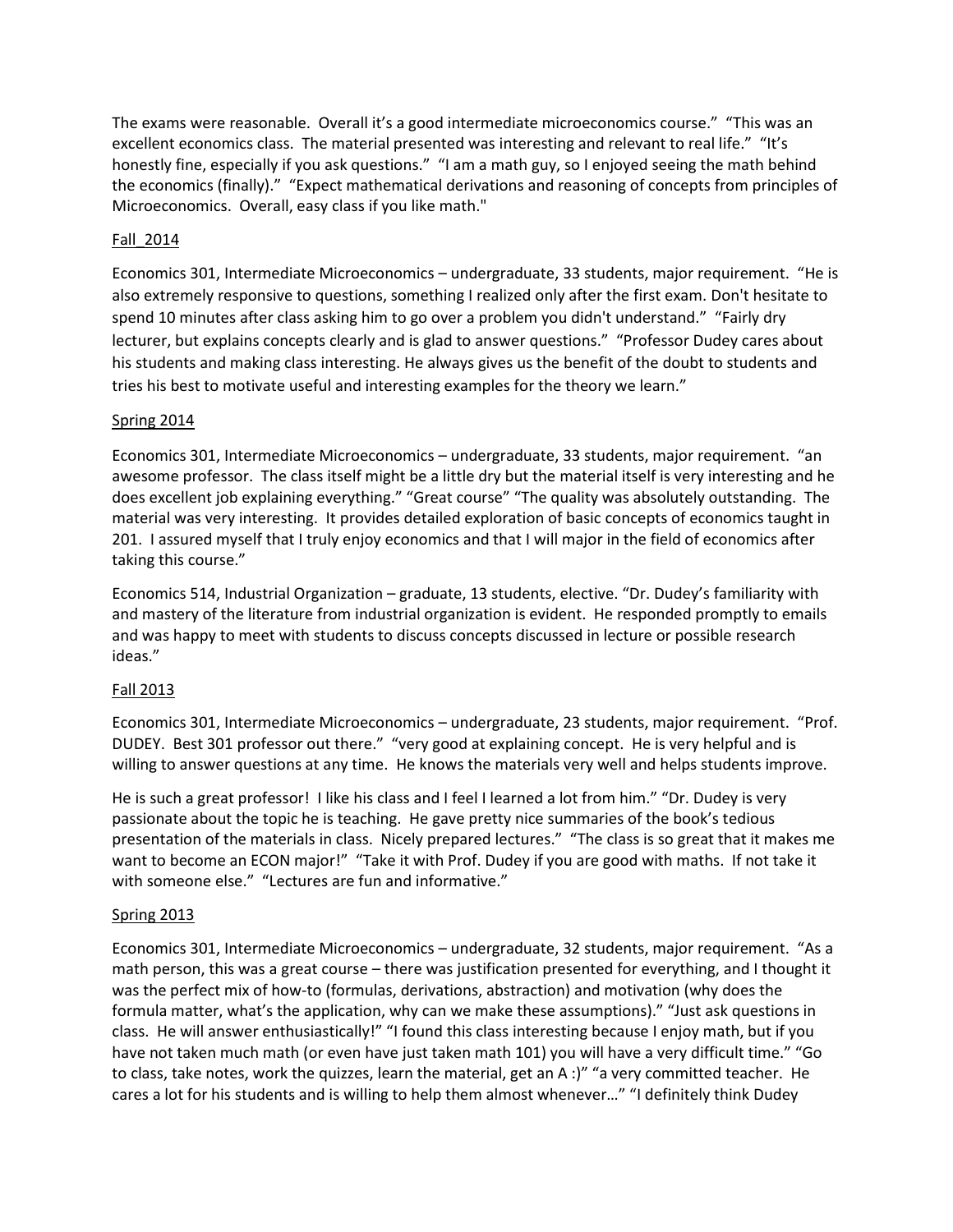managed to present the material well." "he always seemed apologetic about the material being dry, but he did a really good job hiding that behind good examples and really well-planned lectures that are worth being in class for."

Economics 514, Industrial Organization – graduate, 7 students, elective. "Great topics covered in a very well laid out manner."

# Fall 2012

Economics 301, Intermediate Microeconomics – undergraduate, 38 students, major requirement. "a great guy. He is willing to go out of his way to help students understand the material and stimulated my interest in the subject by often delving beyond the scope of the textbook, such as by examining behavioral economics through a recent paper by Berkeley economists on gym use … clearly passionate about the subject and very bright." "An incredibly helpful professor who really knows his stuff. Econ majors should definitely take 301 with him." "A very fair teacher, however this class is hard." "It was a good course, although lectures often consisted of complex mathematical proofs … when I did have questions, Prof. Dudey was always extremely helpful." "Super hard class, a lot of work." "As good as micro course can get, take 301 with Dudey."

# Spring 2012

Economics 301, Intermediate Microeconomics – undergraduate, 53 students, major requirement. "He's very passionate and knowledge about econ stuff and is quite receptive to follow-up questions after class and outside of class." "Dudey is great. Works with students and is a genius! Def. the best 301 teacher." "extremely accommodating towards my individual needs as a student and he is extremely passionate about his material. He is great at what he does." "Extremely sincere professor. Good lecturer, and material is often engaging." "he really just doesn't understand that other people will not find rigorous, mathematical proofs interesting." "Some people found his teaching style to be boring, but I found it to be methodical. He writes on the board nearly everything he says, and I found that to be supremely helpful in learning. He was also available to meet when I needed to. It should also be noted that he refuses to use TA's since he alone wants to be able to answer questions and grade tests, since he was the one who taught the material. I applaud this." "very thorough job … covering the material and explaining content. He writes everything he says, so make sure attend lecture. He will also make himself available as much as he can, so make sure to contact him if you have any questions." "great at explaining material clearly. approached material in both conceptual way and mathematical way." "does a very good job of teaching this course. … he is very willing to answer questions either during or after class, making a point to have his students understand a concept and be helpful. He really knows the material, and when you don't understand something, just ask him to clarify, he will."

Economics 514, Industrial Organization – graduate, 7 students, elective. "Great choice of material." "Dr. Dudey does a great job of conveying the key ideas behind the papers he presents. I also really liked the idea of doing a series of mini-projects (persona missions) throughout the semester rather than having tests or a final. I thought that having to come up with and work through your own ideas for the personal missions was a lot of fun." "Dr. Dudey was an inspired and inspiring instructor. He was organized, prepared and made every topic and class interesting."

# Fall 2012

Economics 301, Intermediate Microeconomics – undergraduate, 52 students, major requirement. "He's not the most exciting or theatrical professor but he moves at a slow pace and explains everything in a meticulous and reasonably clear manner. He writes down everything on the board (too much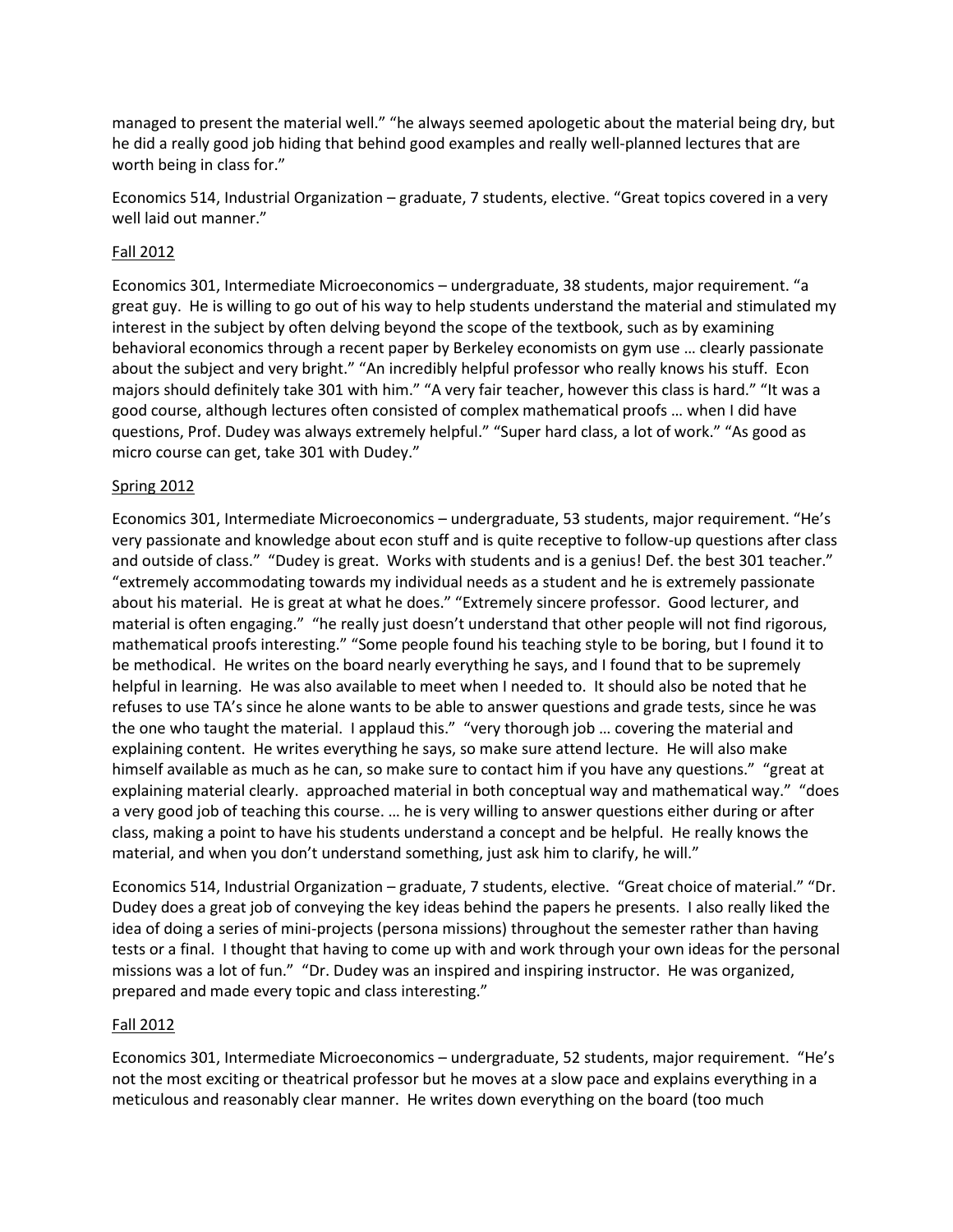sometimes) but it's very nice. His style might not be for everybody but I much prefer his method compared to the power-point cruisers or verbal ramblers." "Dudey knows his stuff for sure. However, he can be a little meticulous when it comes to the details. Despite this he is pretty straightforward with his expectations… Know everything. In order to do well on the tests you have to have a good understanding of all the material from the lectures, book and workbook that will be covered on the test. If you do this then you shouldn't be surprised by any of the test questions and the tests should actually be pretty straight forward. "extremely knowledgeable" "Great teacher. Knows so much if you get a chance to talk to him. Very helpful outside of class" "Honestly, I've never been as bored with economics as I have in this class." "Dudey is the man. His teaching method is definitely unique, so you may need extra help. Outside the class room, he is completely willing to help his students, so take advantage. Actually very funny guy and fun to talk to." "Very interesting class. Very math-oriented. You get an understanding of how economics work rather than just memorizing concepts." "Lectures provide EXCELLENT notes, and Dudey is pretty good at explaining things."

# Spring 2011

Economics 301, Intermediate Microeconomics – undergraduate, 43 students, major requirement. "I reeeally liked Dudey. He's very open to questions and wants his students to do well. He's very knowledgeable too. He knew what he was doing. Most days he would just walk into class with nothing in his hands, pick up a piece of chalk, and start lecturing. It was quite impressive. He writes everything on the board, which was awesome." "Our professor was great, responding to individual questions in class, and emails and office hours outside of class." "Dudey is a good professor who's honest and straight-forward. Best econ prof ive had so far." "I love DUDEY! Take this course with him, if you can. He grades fairly and predictably, and he was always approachable when I needed help." "It's fun to watch his presentation of material."

Economics 514, Industrial Organization – graduate, 3 students, elective. "The instructor is very good at simplifying and abstracting complex problems. It's very good to learn it step-by-step from him." "Prof. Dudey is very nice and is willing to slow down or go back and explain things if necessary. Also, his freeform 'mini-projects' helped students develop their own ideas and write them down." "This course provides a good survey of industrial organization topics, including current papers."

# Fall 2011

Economics 301, Intermediate Microeconomics – undergraduate, 27 students, major requirement. "It took a little while to get used to the course structure. The material is presented wholly through mathematical problems and proofs. Once I settled into that style, I found the course material to be very interesting, especially the game theory portions. 4 exams, be sure to study the lectures and assigned workbook problems. Good course." "Dudey is pretty good, as long as you don't mind taking notes. He writes everything on the board. Because there are no online notes and because at least half of each midterm is based on his lectures, you should come to every class and write most things down. The textbook reading is mostly supplementary, and it can also be useful to do the workbook problems. We covered a lot in this class, and the professor is decently good and a fair grader."

# Spring 2010

Economic 370, Intermediate Microeconomics – undergraduate, 29 students, major requirement. "He covered all the chapters in the book …We have to study at least 8 chapters for a four question exam every time. In the two weeks of school, we crammed 9 chapters. It was hell. All I did in this class was taking notes, reading textbook, and studying workbook problems." "This was a great course. Dr. Dudey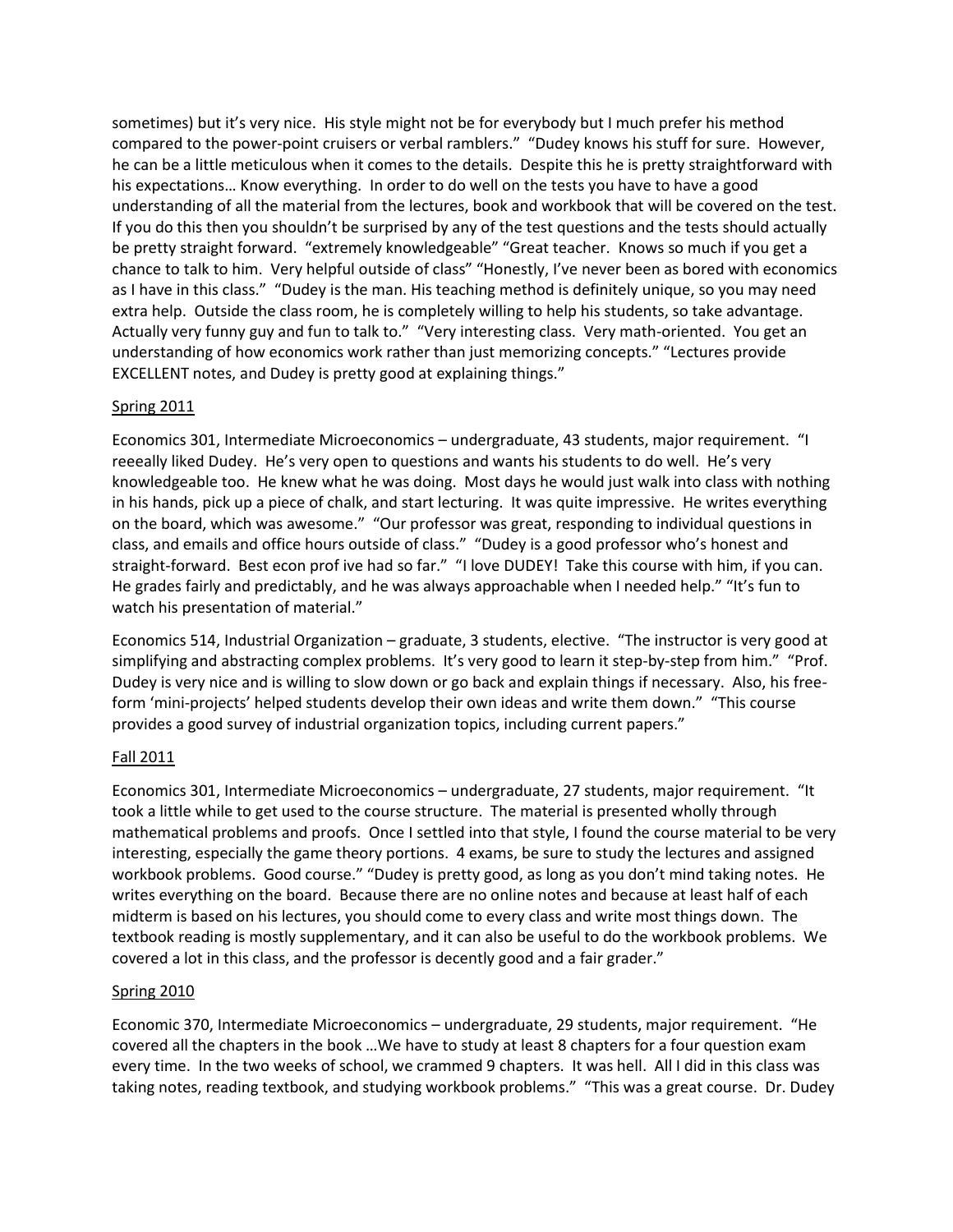presented the material effectively, there was no work aside from the exams, and the exams were not that challenging. … It was easy, but I still learned a lot."

# Fall 2009

Economics 435, Industrial Organization – undergraduate, 16 students, elective. "Prof. Dudey is knowledgeable in the subject and presents material coherently and clearly." "Professor Dudey is a very good teacher. He clearly has a strong grasp of the theory involved and is very very thorough in his teaching of the material. He approaches economics very scientifically, which is refreshing when compared with some of the other economics faculty." "He explains everything so clearly and will respond to questions thoroughly."

# Spring 2009

Economics 370, Intermediate Microeconomics – undergraduate, 28 students, major requirement. "I love Dr. Dudey. He is responsible. He introduces interesting concepts. Furthermore, the load of the class is huge. We learn a lot of economic concepts from the course. Dr. Dudey organizes time well." "I looked forward to going to class because of Dr. Dudey; I did not expect to when I registered for the class. He was knowledgeable and organized, and gave his time to students' questions and concerns." "Professor Dudey was very thorough in his lectures. He always made sure everyone fully understood the topic and was always happy to answer questions." "Dr. Dudey is a good prof with an entertaining but unique sense of humor. He is also very good about answering questions."

# Fall 2008

Economics 435, Industrial Organization – undergraduate, 13 students, elective. "Dudey is all about the meat and potatoes. He doesn't go on tangents and will test you exactly on his notes. Very technical in his answer responses which can be good if you understand him. Very very meticulous." "Dr. Dudey is a very good professor. Down to business and knowledgeable. After taking this class with him, I regretted not taking 370 with him" "Very organized … I was impressed by Dudey's organization and ability to compress so much information in each lecture." "Very detailed course that deepens one's knowledge of economic theory."

# Spring 2008

Economics 370, Intermediate Microeconomics – undergraduate, 31 students, major requirement. "Dudey is an excellent professor of economics because of his remarkable knowledge in the subject. He is the preferred instructor of econ 370." "We got through most of the text book, so I feel like I learned quite a lot." "Basically this class gives the calculus and nuts and bolts that back up the micro theory principles from previous classes. Not for people only with a passing interest in Econ." "Professor Dudey had a very interesting style of teaching. It is imperative that you attend all of his lectures in order to get all of the material. From day one, he tells you how to go about the course in order to do well. He prepares you incredibly well for every test and I think he genuinely wants each student who puts in the effort to do well. He is always on time and prepared for every class."

Economics 435, Industrial Organization – undergraduate, 16 students, elective. "Dr. Dudey is a wonderful professor. There's no doubt that he is an expert on the subject. Also, he was very helpful and really tried to get students to actively engage with the material." "This is my second course with Dr. Dudey and he's the best economics teacher I have ever had. He really takes time to explain everything thoroughly to make sure everyone understands it. But even more importantly, when someone does not understand a concept, Dr. Dudey takes responsibility for it and tries harder to explain concepts better. It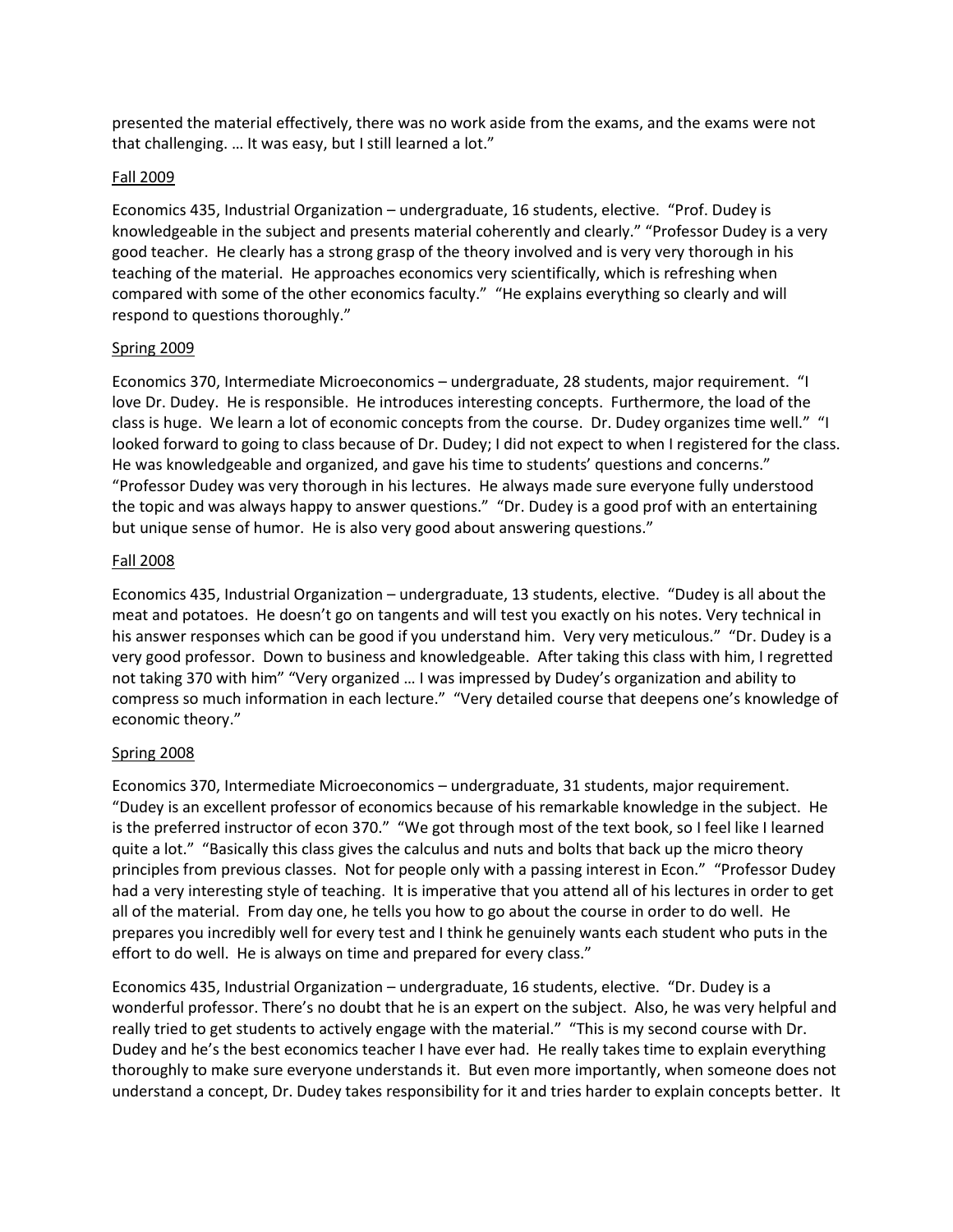was really nice to have a teacher that committed when most teachers just blame a student's inability instead of their own." "Dr. Dudey is an excellent professor. His lectures are heavy, but it is because he always clearly explains his thought process on the board. The professor did a wonderful job answering student questions and was more than happy to stay after class and discuss economic issues with students. I highly recommend a class with Dr. Dudey."

# Spring 2007

Economics 370, Intermediate Microeconomics – undergraduate, 46 students, major requirement. "I feel that he was a great lecturer and really provided insight into the subject, albeit not a very exciting one. This professor made me want to come to class." "the material was explained clearly, and if it was not, the teacher was happy to explain it differently." "It is very mathematical. Not very interesting, but useful in understanding the basic concepts of microeconomics. The material was well presented." "Professor Dudey's teaching style fits my learning style very well. It's very easy to take notes in his class, which is really helpful come exam time. He takes all questions seriously and he is obviously very knowledgeable in the subject. I think it's clear that he puts a lot of effort into being a good and accesible professor, and I enjoyed his class this semester." "Dudey teaches in a simple and straightforward way and you know what to expect from him on the midterms." "very thorough lectures" "Very enjoyable class" "The teacher was a little bit OCD. He wrote literally everything he said on the board, but that was good at times when you didn't quite catch what he said. The tests were challenging, but not impossible. They were the only factor in determining your grade which made me feel a little nervous while taking them. Overall, the class was taught well and the tests were fair."

Economics 435, Industrial Organization – undergraduate, 32 students, elective. "Dudey is a great professor at Rice. In fact, I think that he is the best econ professor in the department at Rice. I believe that he is the only one who understands how to teach." "Great teacher!" "Professor Dudey has been the best professor I have had at Rice to this date. Everything he says is written on the board so my notes are almost like reading from a text book. Usually if I don't understand the material in class, I can just read my notes again and figure it out. I also love Dudey's three test grading system." "Dr. Dudey generally did a very good job of conveying the course material, and he was always happy to personally help students who were struggling with the latest topic. His practice of writing down literally everything he says was at times a little much, but most of us students would rather err on the side of writing too much than too little."

# Spring 2006

Economics 370, Intermediate Microeconomics – undergraduate, 57 students, major requirement. "The teacher was really organized, and you could tell that he was really interested in the subject he was teaching. He made a subject that was boring pretty interesting. "I would have to say that he was one of the best teachers I have had at Rice. He actually tried to teach you the subject … not a professor who was just teaching the class because he had to." "Very approachable, fair, and helpful." "...a stingy grader … there's little room for error to get an A." "A friend of mine received a 0 n an exam even after doing work on every single problem and even getting an answer right." "The course was tough but also good to understand microeconomics." "The course packs a lot of economic learning into one semester. We move the material fast, but I never really felt rushed." "a very helpful professor he is very meticulous and covers every single detail. However, it does not feel as though he rushes through the material." "extremely knowledgeable about the material in this course and was always well prepared before lectures. He is extremely attentive to details and is open to student questions." "Professor Dudey had excellent command of the subject and exhibited his expertise." "Dr. Dudey definitely knows his stuff. He does a good job of breaking down complicated material into easy-to-grasp steps …" "He is extremely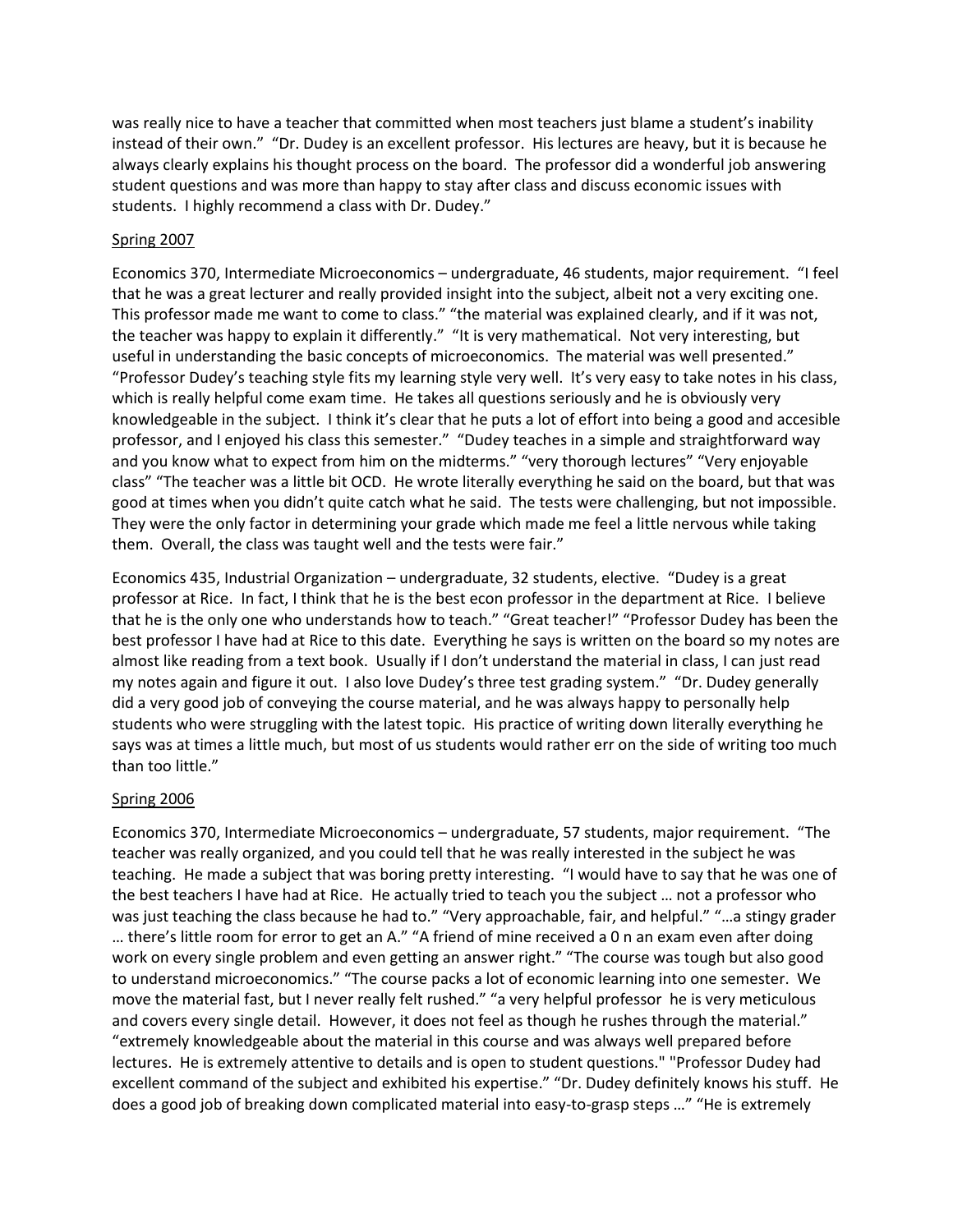clear in his presentation of the material, if not at times a bit exhaustive. He inspires confidence in the knowledge of his subject, and presents it effectively to his students."

Economics 435, Industrial Organization – undergraduate, 15 students, elective. "excellent presentation method and clear organization of thoughts. very well organized and easy to follow." "The course was very straightforward and fair. I enjoyed the class quite a bit." "I found the examples presented in class to be very interesting and thoughtfully presented." "Good straightforward course that was easy to follow. I enjoyed not having homework to do, but it also made it more difficult for the tests. Course taught good concepts that are extremely applicable. Very appropriate material that was thought provoking."

*Selected Department and University Activities*

| 2014-6 | Teaching Committee, Economics Department                 |
|--------|----------------------------------------------------------|
| 2012-4 | Director of Undergraduate Studies, Economics Department. |

2005-2011 Teaching Committee, University (Wrote summaries of thousands of teaching evaluations for promotion dossiers and also participated in the nomination of Rice faculty for external teaching awards. The ideas for the following state and national teaching award winners came from me: Stephen Klineberg in 2011, Elizabeth Long in 2007 for Piper Professorships and Frank Jones in 2007 for Council for the Advancement and Support of Education ASE/Carnegie Foundation Texas Professor of the Year. (I chaired the external teaching awards subcommittee in 2007.)

| $2004 -$       | Library Liaison, Economics Department                            |
|----------------|------------------------------------------------------------------|
| 2009-2010      | Strategic planning subcommittees                                 |
| 2006, 1995     | John W. Gardner Award Committee, School of Social Sciences       |
| 1998-2001      | Committee on Examinations and Standing, University               |
| 2019-2020      | Committee on Examinations and Standing, University               |
| 1996-7         | Committee on Admission and Student Financial Aid, University     |
| 1994-2001      | Graduate Committee, Economics Department                         |
| 1994-5         | Working paper organizer, Economics Department                    |
| 2000-2, 1995-6 | Lay and Carter Chair Recruiting Committees, Economics Department |
| 1995-6, 1998   | Seminar organizer, Economics Department. No course credit.       |

# *Cost control*

I do not use TA's, RA's and stopped the university from sending me new computer equipment many years ago. In 2020, I assembled, at my own expense, a recording studio to produce online lectures. In 2015, I returned department-assigned office space to the department, conducting research in quieter locations and using the university's common areas for meetings. In 2020, I asked that an office in Kraft Hall not be assigned to me - the Department Chair said that while that was not possible, he would let graduate students use the space for office hours. In 2008-9, at the request of Peggy Shaw, I proposed up to about \$18000 in cuts in the Economics department's e-journal subscriptions per year for the library, and these were approved by the department. In 2009-10, I proposed up to \$12000 in additional e-journal subscription cuts and these were also approved by the department.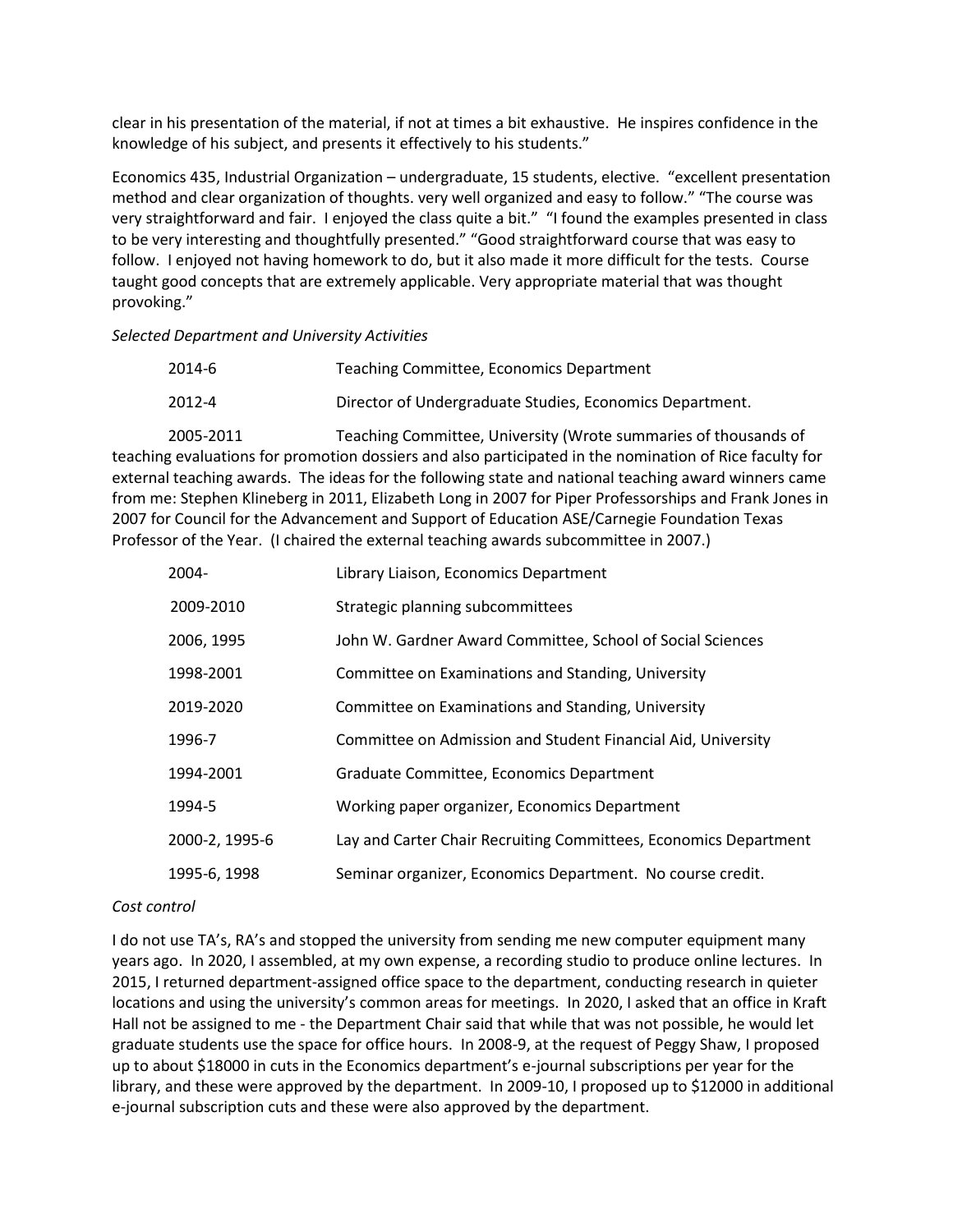#### *Selected conferences*

Attended Online World Congress of the Econometric Society, August 17-21, 2020.

Conference Honoring Hugo Sonnenschein, University of Chicago Department of Economics and Becker Friedman Institute, (participant) October 23-24, 2015.

Annual Meeting of the Institute for Operations Research and Management (INFORMS), Austin Convention Center, (session organizer and chair, presenter) November 2010.

Princeton Conferences in Honor of John Nash, Princeton University, (invited participant) June 2008

North American Summer Meeting of the Econometric Society, Duke University, Durham NC, (presenter) June 2007

Sonnenschein Conference, University of Chicago, Chicago, IL (presenter) October 2005

9<sup>th</sup> World Congress of the Econometric Society, London, England (presenter) August 2005

1<sup>st</sup> International Industrial Organization Conference, Boston MA, (session chair and presenter) April 2003

Nobel Foundation Centennial Exhibition of the Nobel Prize - at Houston Museum of Natural Science, with participation of Rice Continuing Studies, Houston, TX (lecture) March 2003

Southern Economic Association Meeting, Crystal City, VA, (session chair, presenter) November 2000

Southeastern Theory and International Economics Meeting, Houston Texas, (presenter) October 2000

1<sup>st</sup> World Congress of the Game Theory Society, Bilbao Spain (presenter) July 2000

8 th Annual Wissenschaftszentrum – Berlin Industrial Organization Conference, Berlin, Germany, (invited speaker) October 1999

North American Winter Meeting of the Econometric Society, New Orleans, LA (presenter) January 1997

European Meeting of the Econometric Society, Istanbul, Turkey (presenter) August 1996

7<sup>th</sup> World Congress of the Econometric Society, Tokyo, Japan (presenter and session chair) August 1995

International Conference on Game Theory and Applications in Honor of Robert J. Aumann's 65<sup>th</sup> Birthday, Jerusalem, Israel (presenter) June 1995

North American Winter Meeting of the Econometric Society, Washington DC (presenter) June 1995

North American Summer Meeting of the Econometric Society, Quebec City, Canada (presenter and chair) June 1994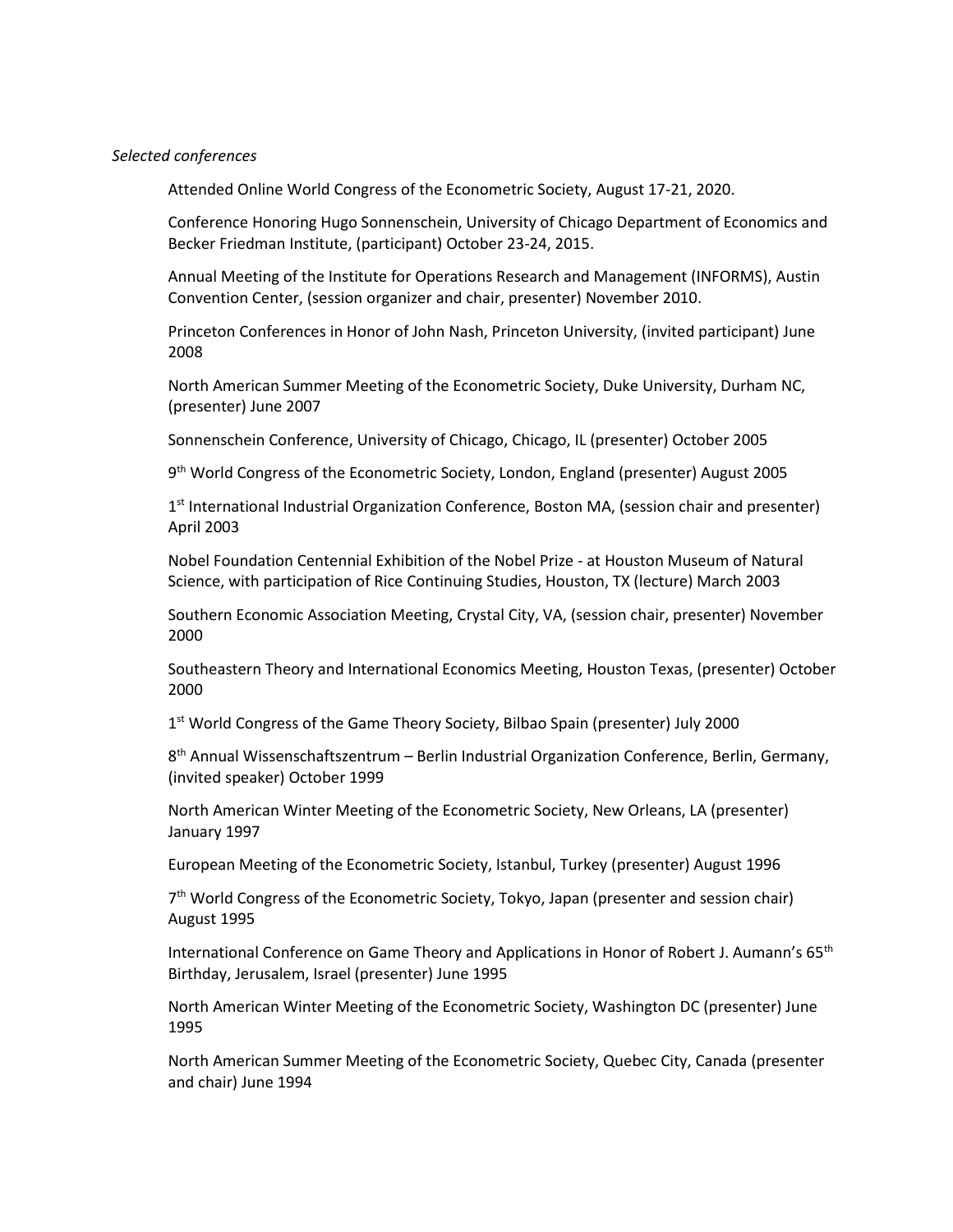North American Meeting of the Regional Science Association International, Houston TX (presenter and discussant) November 1993

North American Winter Meeting of the Econometric Society, Anaheim CA (presenter) January 1993

North American Winter Meeting of the Econometric Society, New Orleans LA (presenter) January 1992

North American Summer Meeting of the Econometric Society, Philadelphia, PA (presenter) June 1991

## *Refereeing*

| Journal                                                | Editors                                                 | Estimated number of reports |
|--------------------------------------------------------|---------------------------------------------------------|-----------------------------|
| American Economic Review                               | McAfee, Bulow                                           | 6                           |
| AEJ: Microeconomics                                    | Ostrovsky                                               | $\mathbf{1}$                |
| Econometrica                                           | Acemoglu                                                | $\mathbf{1}$                |
| <b>Management Science</b>                              | Shumsky                                                 | $\mathbf{1}$                |
| <b>RAND Journal of Economics</b>                       | Bagwell, Harrington,<br>Klemperer, Porter,<br>Reinganum | 11                          |
| <b>International Economic Review</b>                   | Mailath, Rob, Horioka                                   | 8                           |
| Journal of the EEA                                     | Angletos                                                | $\mathbf{1}$                |
| Southern Economic Journal                              | Hamilton, Razzolini                                     | 7                           |
| International Journal of IO                            | Anderson, Harrington                                    | 5                           |
|                                                        | Kovenock                                                |                             |
| <b>Games and Economic Behavior</b>                     | Maskin, Osborne, Rotemberg                              | 4                           |
| Journal of Economics and<br><b>Management Strategy</b> | Biglaiser, Harrington                                   | 4                           |
| Journal of Industrial Economics                        | Asker                                                   | $\mathbf{1}$                |
| Journal of Economic Theory                             | Cho                                                     | $\overline{2}$              |
| Journal of Economics and Business                      | S. Schaffer                                             | $\overline{2}$              |
| <b>Mathematical Social Sciences</b>                    | Laslier, Moulin                                         | $\overline{2}$              |
| Economic Journal                                       | <b>Bliss</b>                                            | $\mathbf{1}$                |
| <b>Economic Theory</b>                                 | Kovenock                                                | $\mathbf{1}$                |
| <b>Economics Bulletin</b>                              | Grant                                                   | $\mathbf{1}$                |